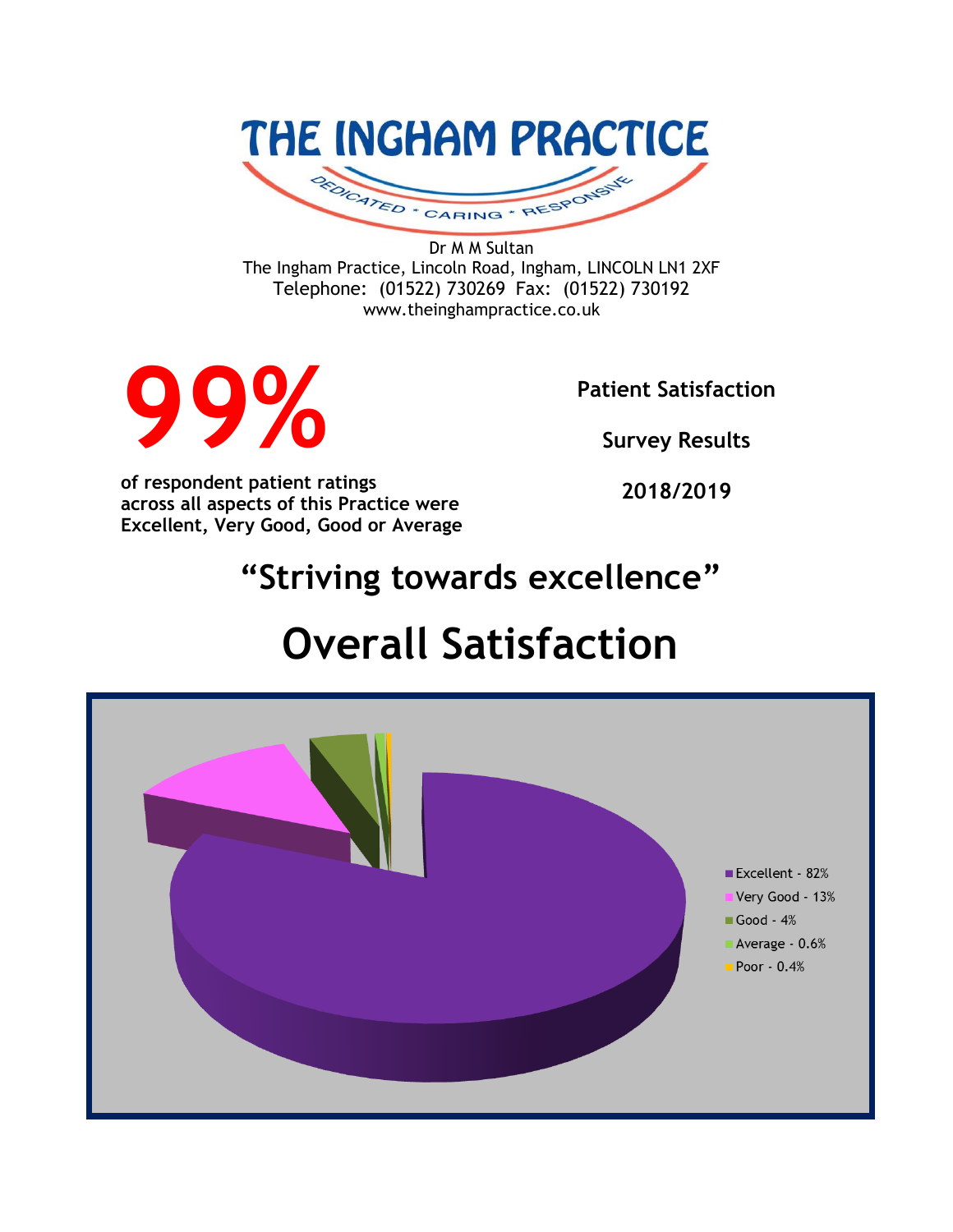## **CONTENTS**

| The Ingham Practice Annual Patient Survey 2018/2019 Analysis  3 |    |
|-----------------------------------------------------------------|----|
|                                                                 |    |
|                                                                 |    |
|                                                                 |    |
|                                                                 |    |
|                                                                 |    |
|                                                                 |    |
|                                                                 |    |
|                                                                 |    |
|                                                                 |    |
|                                                                 |    |
|                                                                 |    |
|                                                                 | 18 |
|                                                                 | 19 |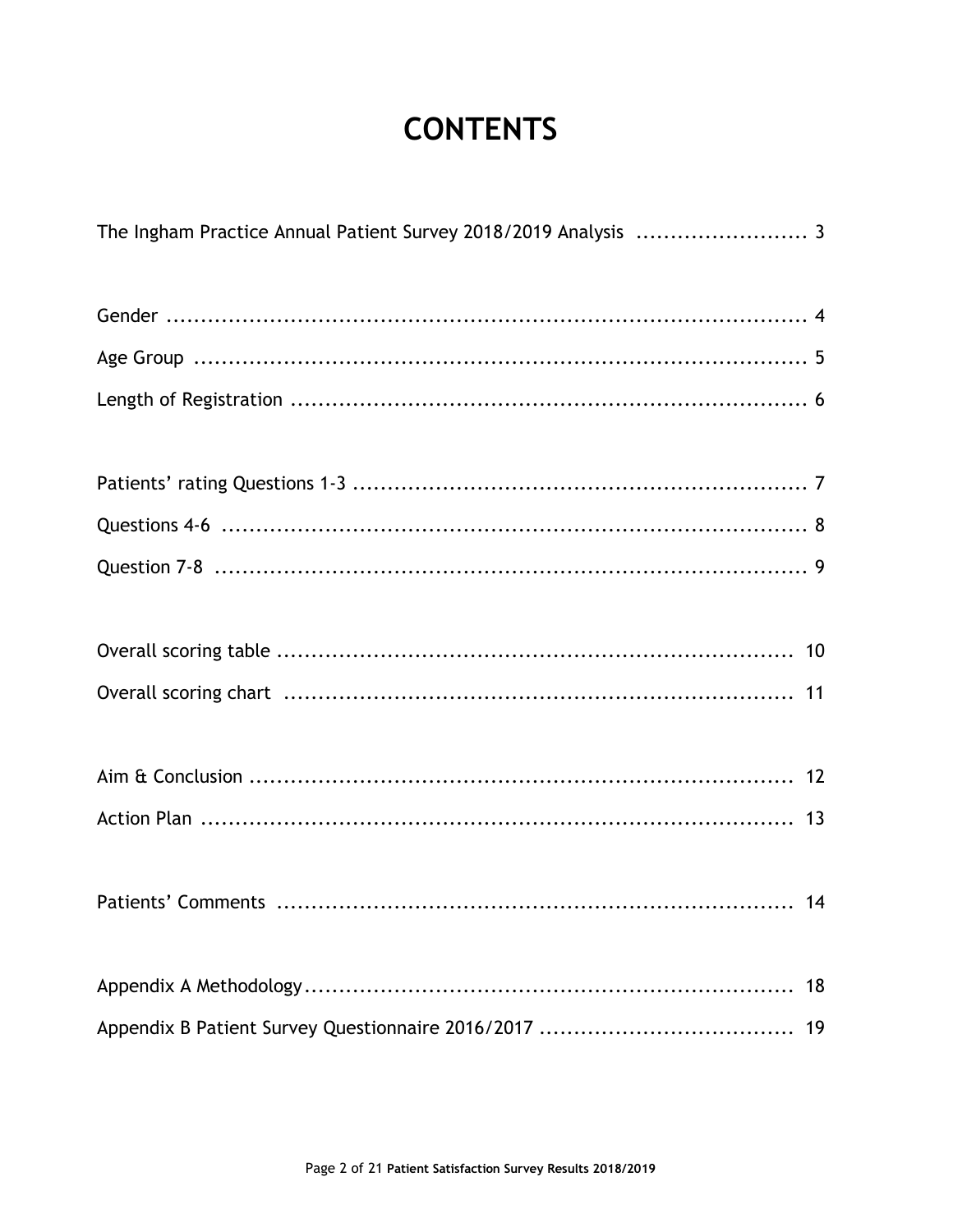

Dr M M Sultan The Ingham Practice, Lincoln Road, Ingham, LINCOLN LN1 2XF Telephone: (01522) 730269 Fax: (01522) 730192 www.theinghampractice.co.uk

## **The Ingham Practice Annual Patient Survey 2018/2019**

## **Analysis**

**Practice List Size 3385**

**Total Number of Questionnaires Provided 150**

**Total Number of Surveys Returned 141 (94%)**

**Total Number of Surveys Not Returned 9 (6%)**

**Completed on December 2018**

**Questionnaires Provided 150**

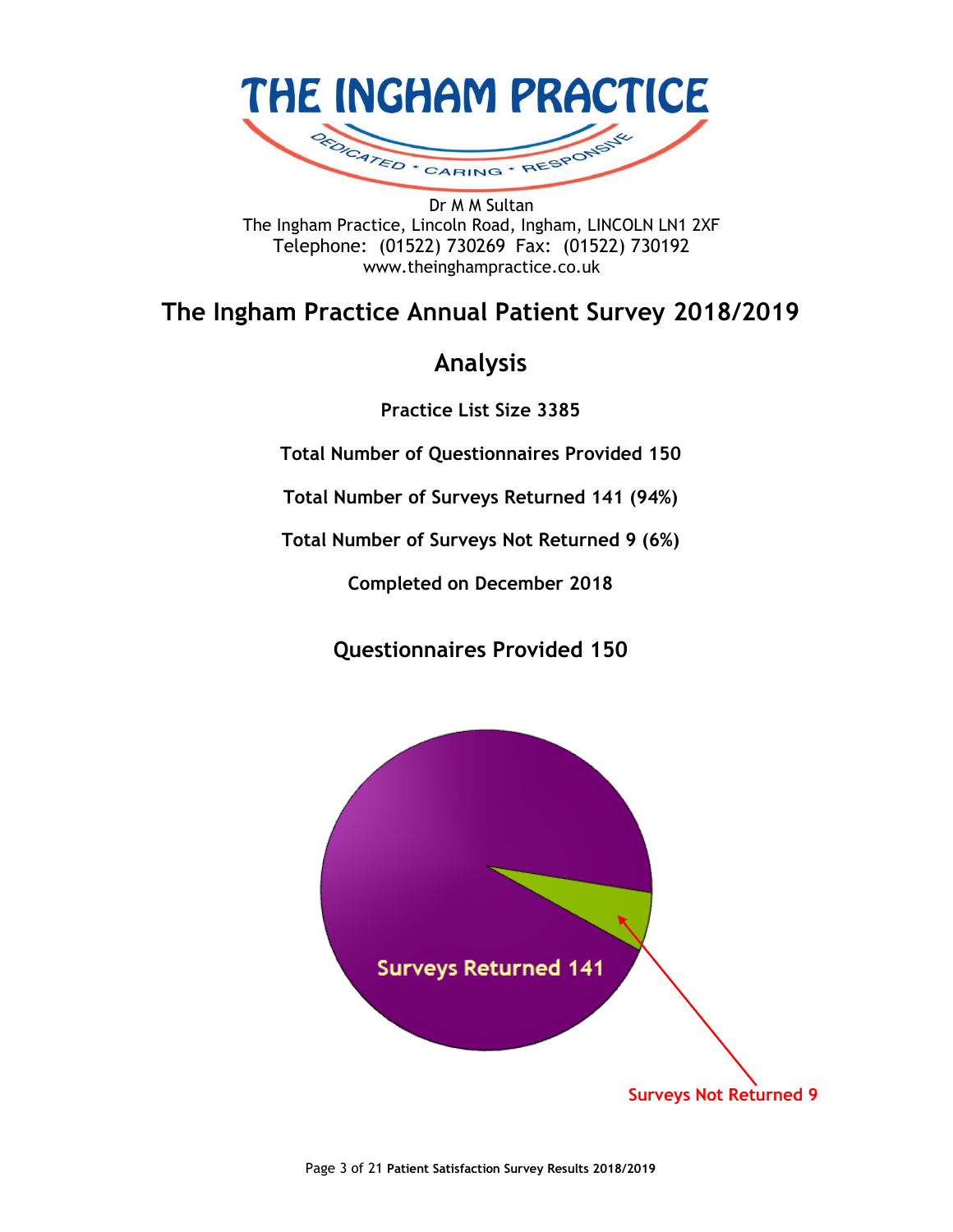#### **Gender of Questionnaire Respondents**

**(LAST YEAR'S RESULTS) Survey results 2017/18**

## **Gender of Practice Population**

| Male   | 1710 | (1706)           | 50.5% | (51%) |
|--------|------|------------------|-------|-------|
| Female | 1675 | $(1665)$   49.5% |       | (49%) |



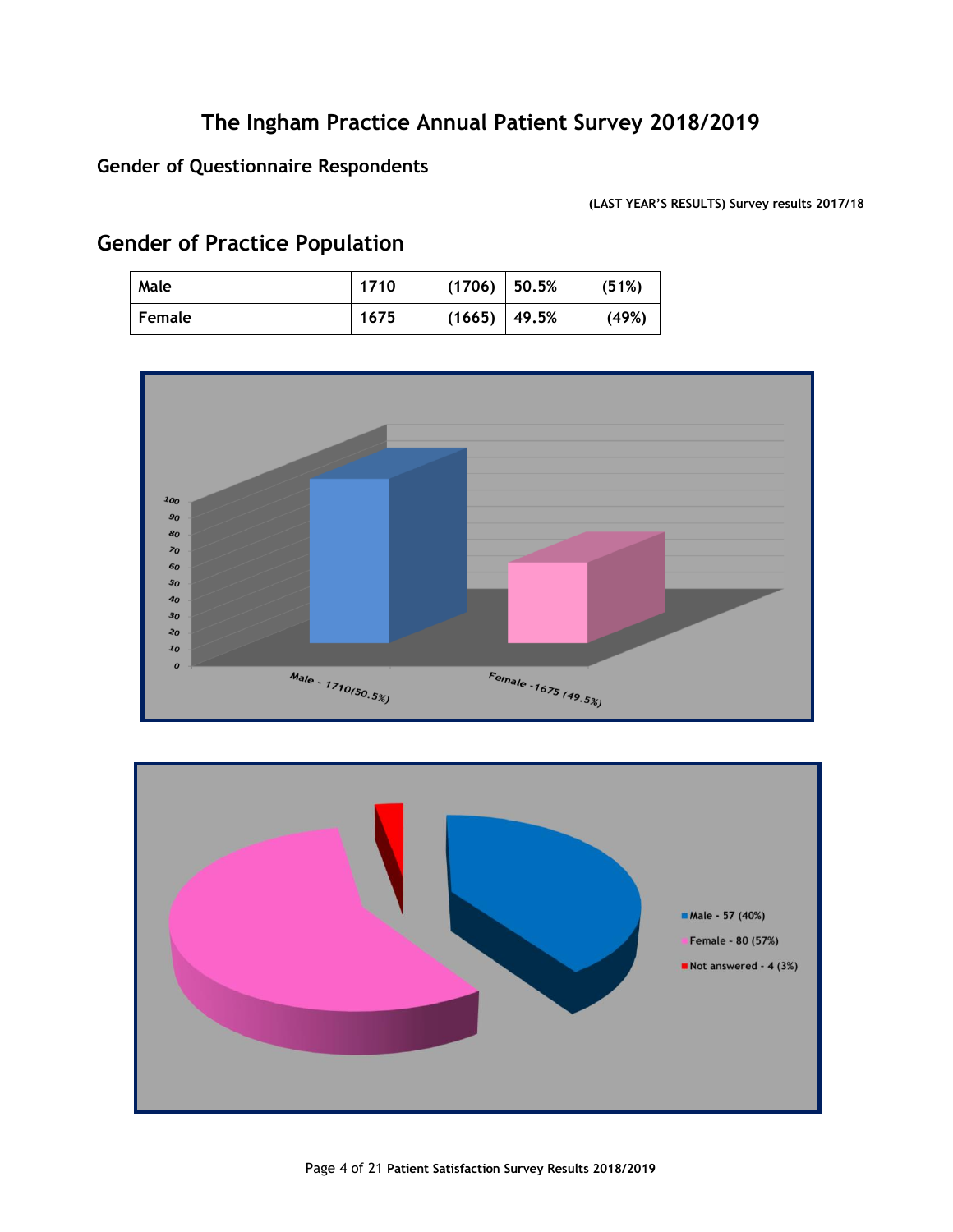| Teens | 20s | 30 <sub>s</sub> | 40s | 50s  | 60s  | 70s and<br>over | <b>Total</b> |
|-------|-----|-----------------|-----|------|------|-----------------|--------------|
| (2)   | (5) | (4)             | (5) | (16) | (41) | (54)            | (128)        |
|       | о   |                 | 16  | 25   | 27   | 42              | 141          |

**Respondent Age Groups** (Two patients did not respond)



#### **Practice Current Population (Data collected from SystmOne)**

| <b>Teens</b> | 20 <sub>s</sub> | 30 <sub>s</sub> | 40s   | 50s   | 60s   | 70s and<br>over | <b>Total</b> |
|--------------|-----------------|-----------------|-------|-------|-------|-----------------|--------------|
| (784)        | (339)           | (352)           | (461) | (585) | (472) | (421)           | (3414)       |
| 729          | 354             | 352             | 425   | 609   | 466   | 450             | 3385         |



**(LAST YEAR'S RESULTS) Survey results 2017/18**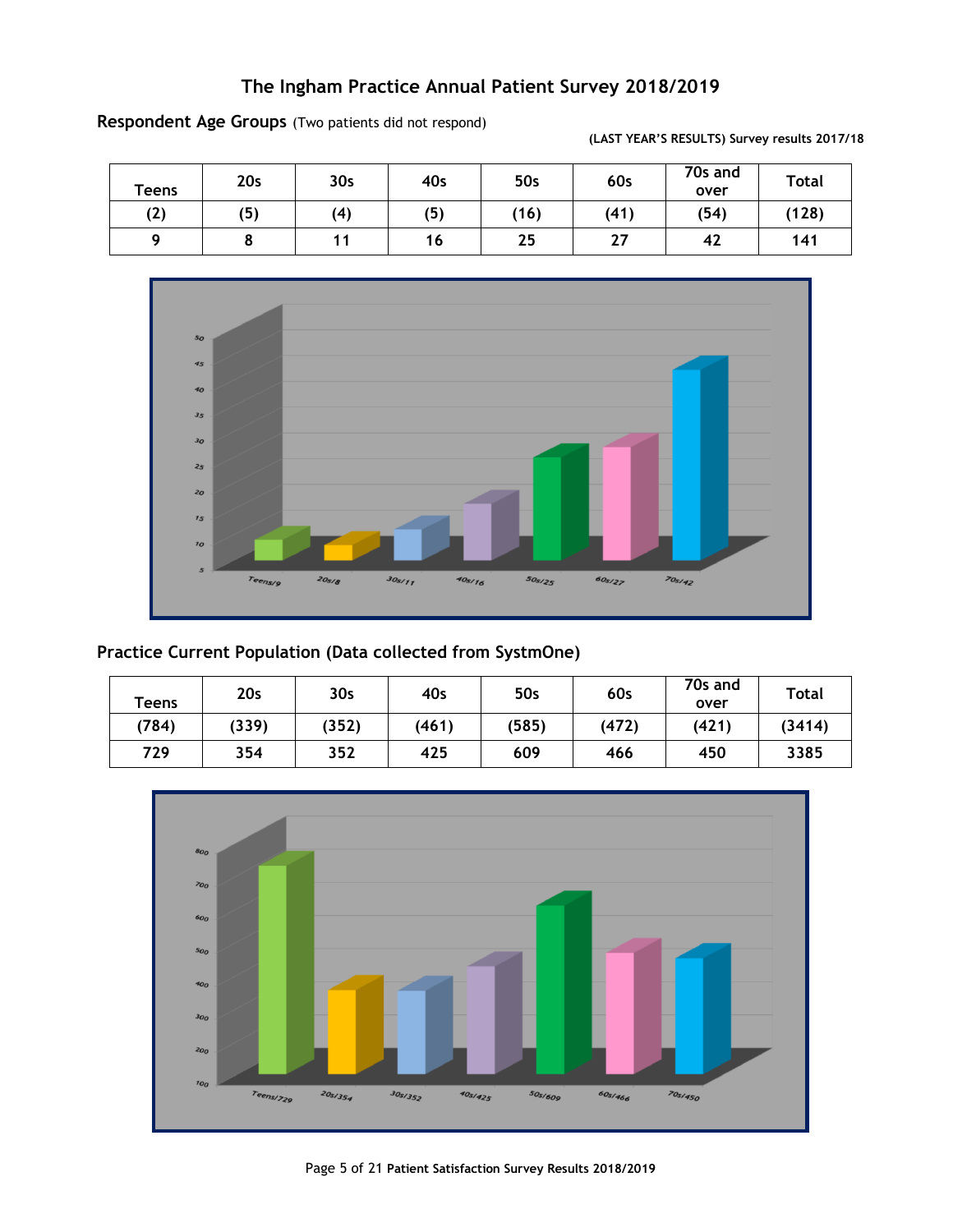## **Survey Respondent's Period of Registration**

**(LAST YEAR'S RESULTS) Survey results 2017/18**

| Period       | Less than<br>5 years | 5 - 10 years | More than<br>10 years | Not specified   | Total |
|--------------|----------------------|--------------|-----------------------|-----------------|-------|
| of           | (9)                  | (19)         | (98)                  | $\vert$ $\vert$ | (128) |
| Registration | 26                   | 22           | 90                    |                 | 141   |



**Not specified**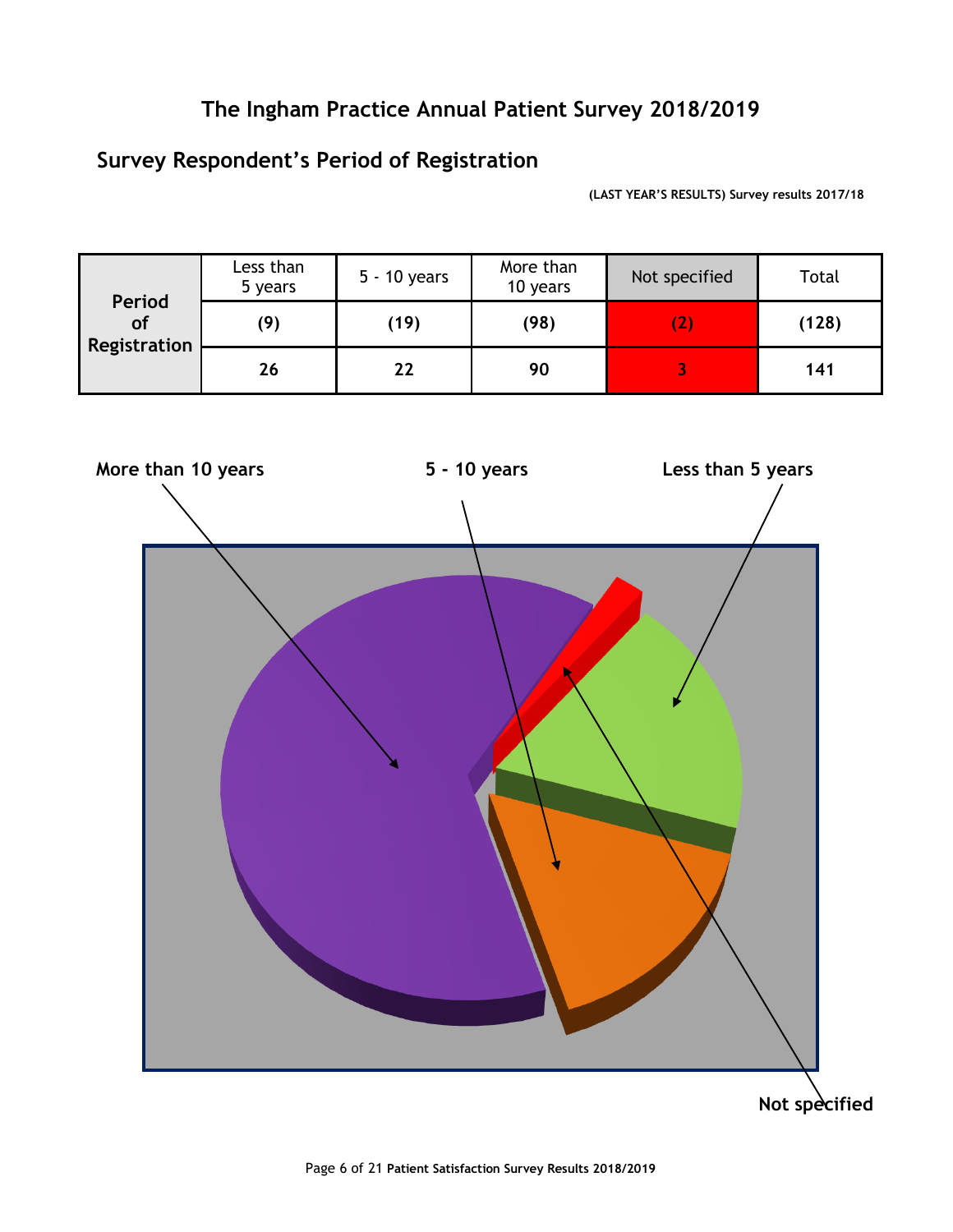### **The Practice's Overall Level Satisfaction - Excellent/Very Good/Good/Average 99%**

| Was the service you received at the Practice professional?<br>Q <sub>1</sub> |                                           |      |                     |              |       |
|------------------------------------------------------------------------------|-------------------------------------------|------|---------------------|--------------|-------|
|                                                                              | Excellent<br>Very Good<br>Good<br>Average | Poor | Sub<br><b>Total</b> | No<br>Answer | Total |
| GP                                                                           | 109                                       |      | 109                 | 32           | 141   |
| <b>Practice Nurse</b>                                                        | 104                                       |      | 105                 | 36           | 141   |
| Reception                                                                    | 109                                       |      | 109                 | 32           | 141   |
| Dispensary                                                                   | 90                                        |      | 90                  | 51           | 141   |
| Admin Team                                                                   | 59                                        |      | 59                  | 82           | 141   |

| $\overline{Q}$<br>Were you happy with the care given during your consultation? |                                                  |      |                     |                     |              |  |
|--------------------------------------------------------------------------------|--------------------------------------------------|------|---------------------|---------------------|--------------|--|
|                                                                                | <b>Excellent</b><br>Very Good<br>Good<br>Average | Poor | Sub<br><b>Total</b> | <b>No</b><br>Answer | <b>Total</b> |  |
| GP                                                                             | 106                                              |      | 106                 | 35                  | 141          |  |
| <b>Practice Nurse</b>                                                          | 101                                              |      | 101                 | 40                  | 141          |  |

| Has the service provided by the Practice met with your expectations?<br>Q <sub>3</sub> |                                                  |      |                     |               |              |  |
|----------------------------------------------------------------------------------------|--------------------------------------------------|------|---------------------|---------------|--------------|--|
|                                                                                        | <b>Excellent</b><br>Very Good<br>Good<br>Average | Poor | Sub<br><b>Total</b> | No.<br>Answer | <b>Total</b> |  |
| <b>Practice facilities</b>                                                             | 1363                                             |      | 136                 | 5             | 141          |  |
| Opening times                                                                          | 132                                              |      | 132                 | 9             | 141          |  |
| Booking appointment                                                                    | 135                                              |      | 135                 | 6             | 141          |  |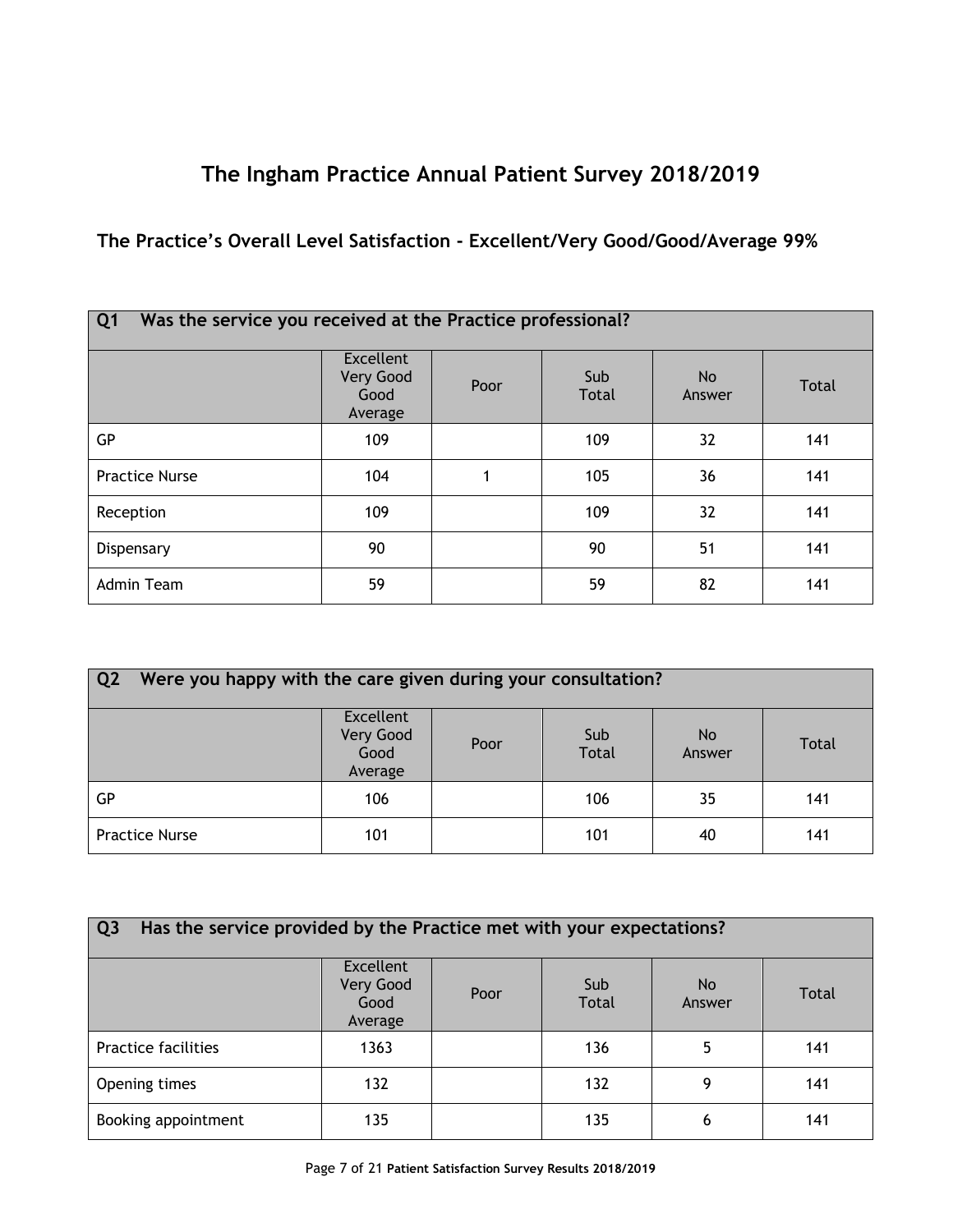| Was the service provided by the Dispensary convenient?<br>Q <sub>4</sub> |                                                  |      |                     |                     |              |
|--------------------------------------------------------------------------|--------------------------------------------------|------|---------------------|---------------------|--------------|
|                                                                          | <b>Excellent</b><br>Very Good<br>Good<br>Average | Poor | Sub<br><b>Total</b> | <b>No</b><br>Answer | <b>Total</b> |
| Ordering repeat prescriptions                                            | 107                                              |      | 108                 | 33                  | 141          |
| Collections of prescriptions                                             | 115                                              |      | 115                 | 26                  | 141          |
| <b>Overall Dispensary Services</b>                                       | 119                                              |      | 119                 | 22                  | 141          |

| Q <sub>5</sub><br>Have you used the Practice's on-line services recently? |                                                  |      |                     |               |       |
|---------------------------------------------------------------------------|--------------------------------------------------|------|---------------------|---------------|-------|
|                                                                           | <b>Excellent</b><br>Very Good<br>Good<br>Average | Poor | Sub<br><b>Total</b> | No.<br>Answer | Total |
| Booking appointments                                                      | 33                                               |      | 34                  | 107           | 141   |
| Ordering repeat prescriptions                                             | 41                                               |      | 44                  | 97            | 141   |

| Q <sub>6</sub><br>Have you used the Practice's check-in screen? |                                                  |      |                     |               |       |
|-----------------------------------------------------------------|--------------------------------------------------|------|---------------------|---------------|-------|
|                                                                 | <b>Excellent</b><br>Very Good<br>Good<br>Average | Poor | Sub<br><b>Total</b> | No.<br>Answer | Total |
| Check in screen                                                 | 121                                              |      | 121                 | 20            | 141   |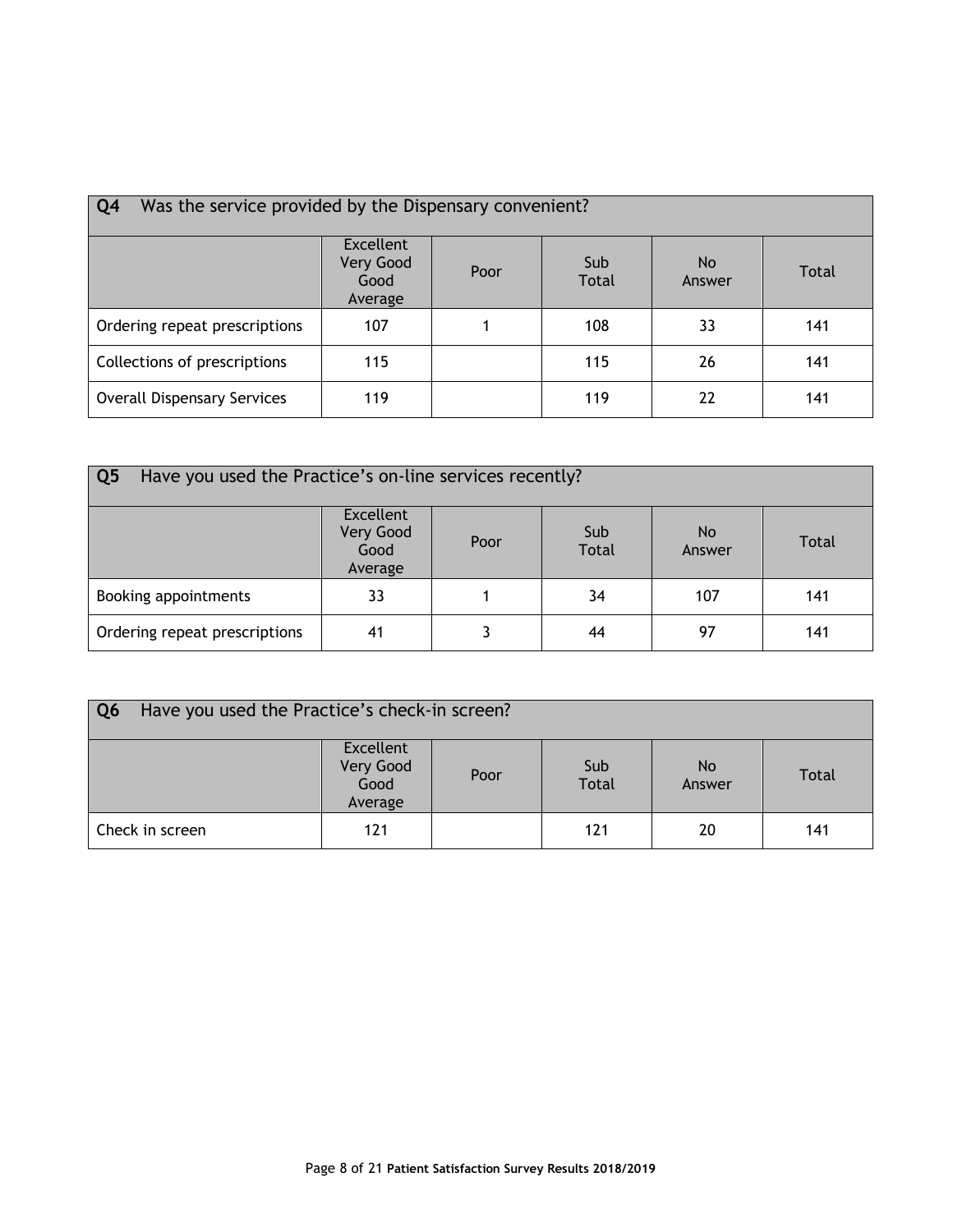#### Q7 Friends and Family Test



Q8 Are you aware of the following additional services provided at the Surgery even if you do not use them?

| <b>Services</b>                               | Patients<br>answering Yes |
|-----------------------------------------------|---------------------------|
| Dispensary                                    | 132                       |
| Cryotherapy Clinic                            | 16                        |
| Minor Surgery                                 | 108                       |
| NHS Health Check                              | 91                        |
| Physiotherapy Clinic                          | 60                        |
| Chlamydia Screening                           | 16                        |
| <b>Family Planning Services</b>               | 33                        |
| <b>Pulmonary Rehabilitation Review (COPD)</b> | 14                        |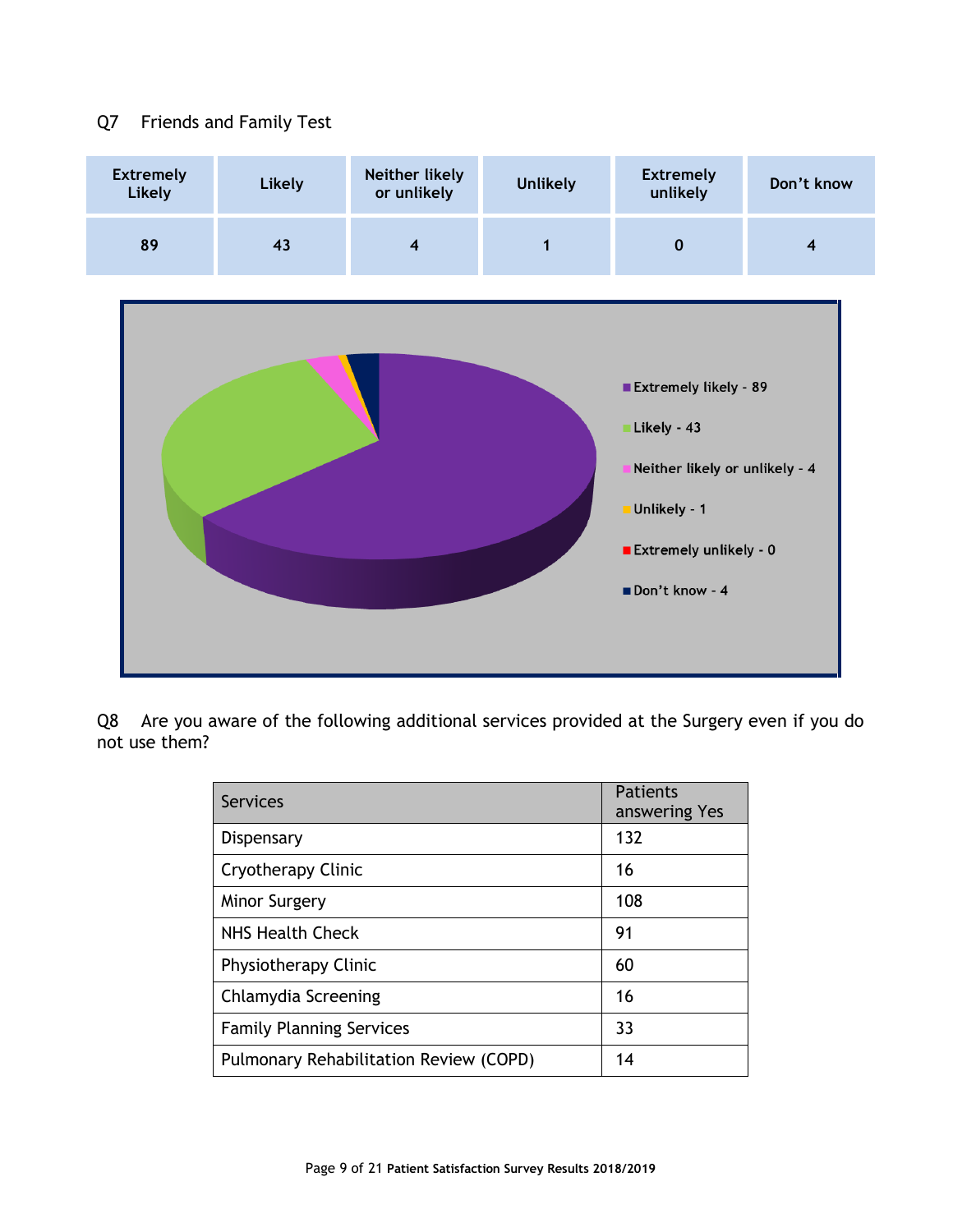## **Overall Scoring 99%**

| <b>Questions</b>                     | <b>Excellent</b> | <b>Very Good</b> | Good                    | Average        | Poor         | <b>Service Not</b><br><b>Used</b> | <b>Total</b> |
|--------------------------------------|------------------|------------------|-------------------------|----------------|--------------|-----------------------------------|--------------|
| GP                                   | 84               | 20               | 5 <sub>5</sub>          | $\mathbf 0$    | $\mathbf 0$  | 32                                | 141          |
| <b>Practice Nurse</b>                | 88               | 12               | $\overline{2}$          | $\mathbf{2}$   | $\mathbf 1$  | 36                                | 141          |
| Reception                            | 99               | 6                | 4                       | $\mathbf 0$    | $\mathbf 0$  | 32                                | 141          |
| Dispensary                           | 76               | 11               | $\mathbf{3}$            | $\mathbf 0$    | $\mathbf 0$  | 51                                | 141          |
| <b>Admin Team</b>                    | 53               | 3                | $\overline{2}$          | 1              | $\mathbf 0$  | 82                                | 141          |
| Care given by the GP                 | 82               | 17               | $\overline{7}$          | $\mathbf 0$    | $\mathbf 0$  | 35                                | 141          |
| Care given by the Practice Nurse     | 82               | 12               | 5                       | $\mathbf{2}$   | $\mathbf{0}$ | 40                                | 141          |
| <b>Practice facilities</b>           | 110              | 22               | 4                       | $\mathbf 0$    | $\mathbf 0$  | 5                                 | 141          |
| Opening times                        | 98               | 28               | 6                       | $\mathbf 0$    | $\mathbf{0}$ | 9                                 | 141          |
| Booking appointment                  | 99               | 23               | 10                      | 3              | $\mathbf 0$  | 6                                 | 141          |
| Ordering repeat prescriptions        | 89               | 11               | $\overline{7}$          | $\mathbf 0$    | $\mathbf 1$  | 33                                | 141          |
| Collections of prescriptions         | 92               | 14               | 8                       | 1              | $\mathbf 0$  | 26                                | 141          |
| <b>Overall Dispensary Services</b>   | 95               | 19               | 3                       | $\overline{2}$ | $\mathbf 0$  | 22                                | 141          |
| Online booking appointments          | 27               | 5                | $\mathbf 1$             | $\mathbf 0$    | 1            | 107                               | 141          |
| Online ordering repeat prescriptions | 39               | $\mathbf{1}$     | $\mathbf{1}$            | $\mathbf 0$    | 3            | 97                                | 141          |
| Easy use of the check-in-screen      | 107              | 9                | $\overline{\mathbf{4}}$ | 1              | $\mathbf 0$  | 20                                | 141          |

Page 10 of 21 **Patient Satisfaction Survey Results 2018/2019**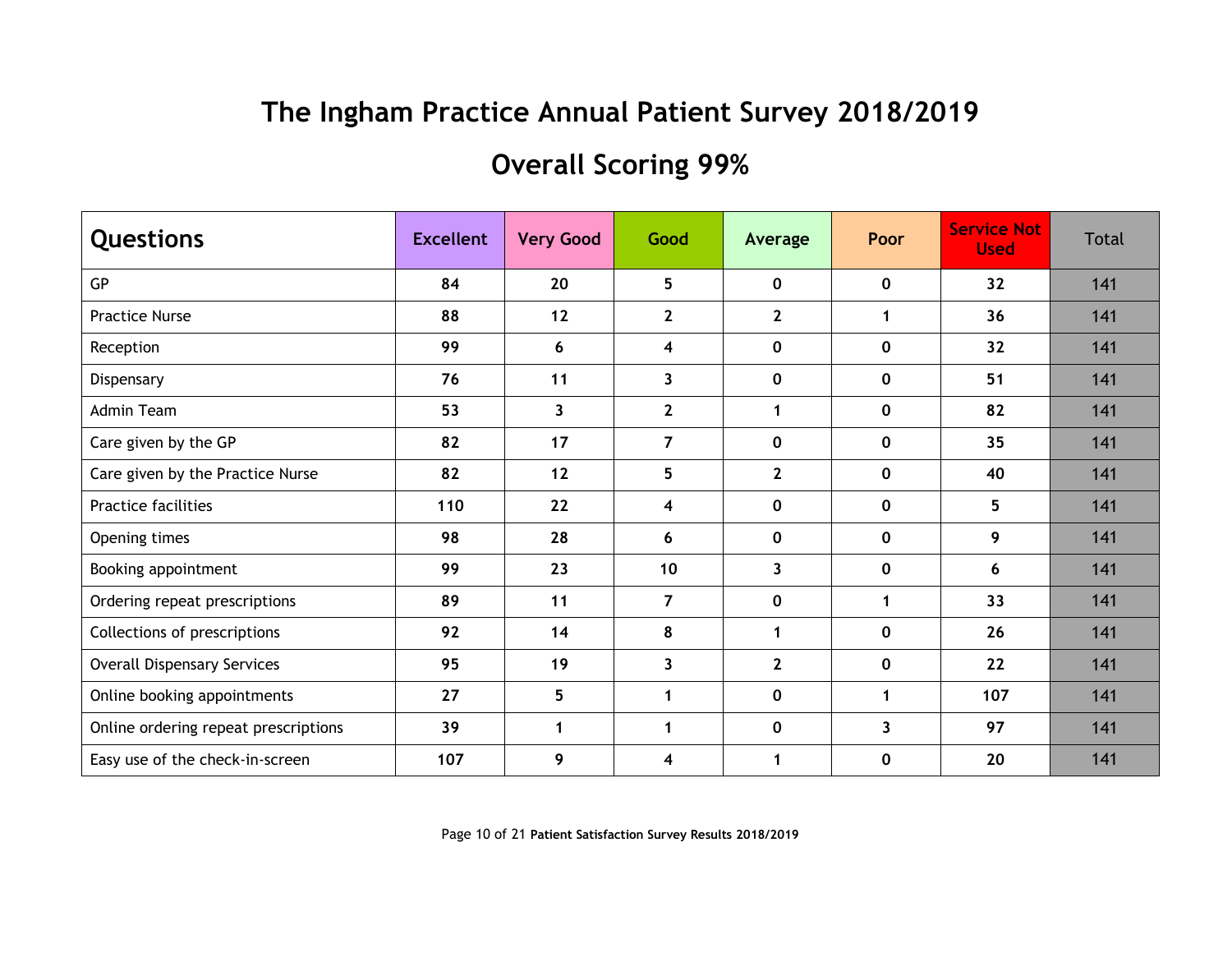## **Overall scoring**



Page 11 of 21 **Patient Satisfaction Survey Results 2017/2018**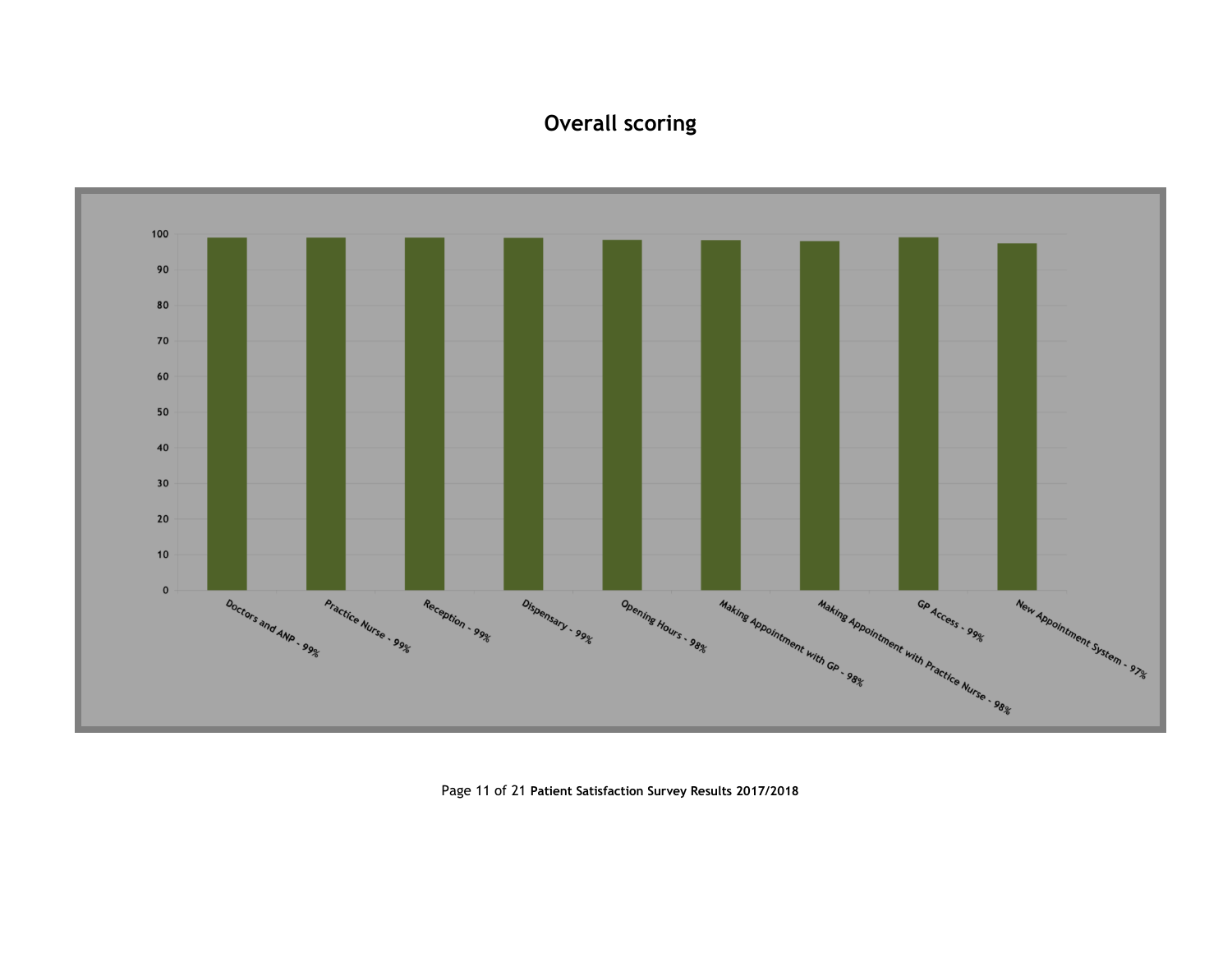#### **Aim**

The aim of the survey is to evaluate patients' satisfaction and review their feedback in order to evaluate the Practice's services and consider patients suggested changes. The Practice aims to make all the necessary changes resulting from the survey which will improve the level of care provided to all service users.

#### **Observations**

99% of respondents rated the service provided as being within the range of excellent to average.

However, seven respondents gave a low score as follows:

| Question 1 | one patient was not happy with the service provided by the Practice Nurse     |
|------------|-------------------------------------------------------------------------------|
| Question 4 | one patient was not happy with the ordering of repeat prescriptions           |
| Question 5 | one patient was not happy with the online booking and cancelling appointments |
|            | one patient was not happy with the online ordering of repeat prescriptions    |
| Question 6 | Three patients were not happy with the check-in screen                        |

#### **Conclusion**

The Ingham Practice continues to provide a highly professional, convenient and patient friendly service which is greatly appreciated by the vast majority of patients. This is supported by the level of satisfaction shown in this survey, patients' feedback and their complimentary comments.

We are very pleased with our survey outcome, the latest results and the Practice will continue striving to provide patient centered care.

Following a discussion with the Group during the meeting which took place on 21 January 2019, it was agreed that the Practice will be evaluating patients' satisfaction via an alternative means. Therefore, the Patient Survey will be put on hold for the foreseeable future. Patients have direct access to the Practice to address their views and discuss any suggestions they may have.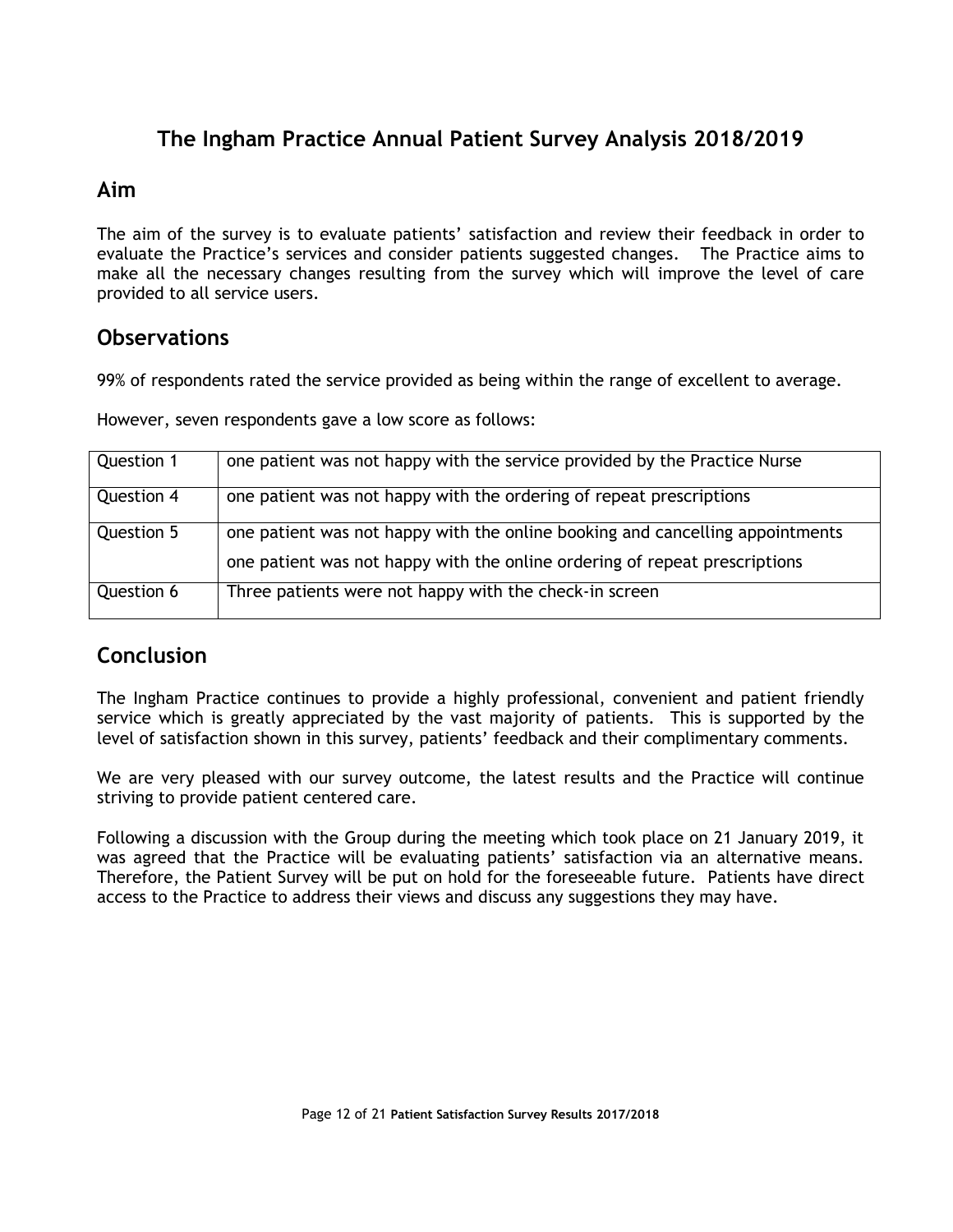#### **PATIENT COMMENTS AND SUGGESTIONS** (copied verbatim)

- 1 Very good friendly atmosphere.
- 2 I think it is a very friendly practice and I feel comfortable speaking to ALL members of staff. The most important thing is I have always been able to get an appointments and when I have wanted one. Thank you I think you provide an excellent service.
- 3 All is v. fine didn't know re PRR or chlamydia.
- 4 Dr Mihaela Koroknai excellent doctor. Receptionist first class services.
- 5 Very satisfied with the service I get thank you.
- 6 These surveys are very good as long as the comments are listened to.
- 7 The only think I would say is that sometimes the doctor asks you to book an appt for something else, such as blood tests, and nobody is ever sure what tests are actually needed when you get there.
- 8 Dr Sultan and staff are all excellent practice.
- 9 The service I have received for more than 30 years has always been superb and professional.
- 10 Both myself and my husband find the surgery excellent hence whilst we stayed with them when we moved to Saxilby some 22 years ago – my husband is the one who has been mostly involved with the surgery – being a cardiac patient.
- 11 This is an excellent practice; giving exceptional service at very difficult times within the NHS.
- 12 Haven't had time yet to form an opinion but everyone I have met have been very helpful and friendly.
- 13 Very lovely practice, glad we made the move, everything has been seamless.
- 14 Some doctors don't listen properly.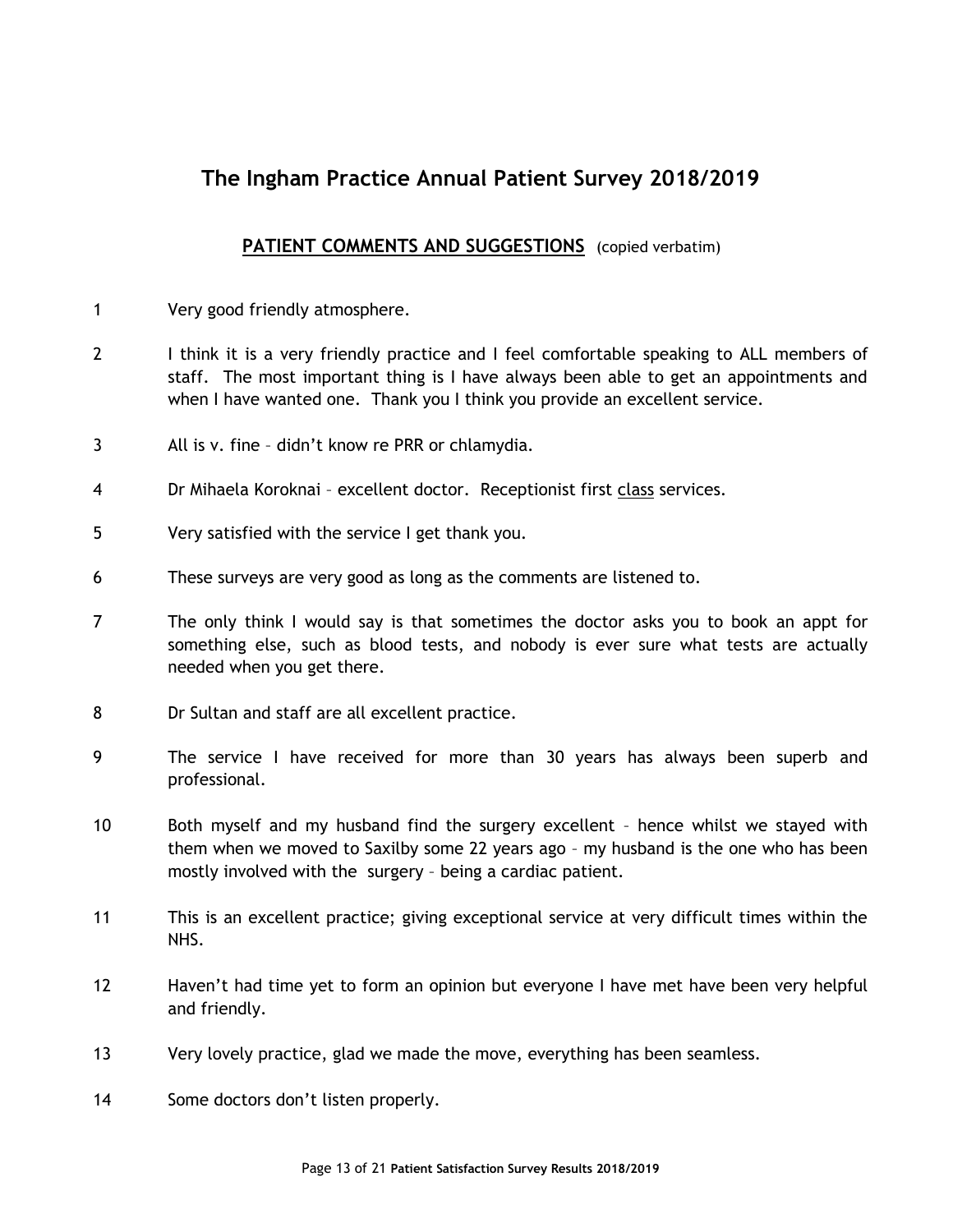- 15 At the healthcheck and emergency ECG was required for another patient which meant any issues or conversations were cut short. Whilst this is not foreseeable it did mean I did not achieve the consultation I expected and means extra trips in a very busy life when attending in working hours is difficult.
- 16 Very pleased with service/courteousness of team and my medical care.
- 17 Online service locks out occasionally making ordering repeat prescriptions difficult.
- 18 I realise GPs are busy people. Sometimes it is not easy to get an appointment.
- 19 Reception staff are very pleasant and helpful. As are dispensary staff. I am not a frequent user of the surgery so when I do come the Doctors seem to have changed. I recognise that there is a national shortage of GP's but would prefer to see the same GP on each visit. I wonder if retention is a problem?
- 20 I cannot understand why you make appointments for 7.30am when you are not open you are already 10 mins late with appointments.
- 21 I find everyone helpful and pleasant on contact at all times.
- 22 Paint the front door? Check if disabled parking spaces are used correctly. At present there is one car parked without a blue badge displayed (11:36 on 11/10/18). With lines signage need to be refreshed.
- 23 There is little reason to comment on this surgery at consultations. The one comment I might say is that "getting to know a doctor who gets to know his patients in a meaningful way that gives a person confidence that the doctor knows his history for continuing reasons seems somewhat difficult. I do appreciate the workload however. The doctor/patient relationship is vital.
- 24 One GP is not clearly spoken. English poor. All other staff very good.
- 25 Dispensary closed at dinner time which is not good if you want your pills etc in your dinner hour.
- 26 I only rated booking an appointment as "3" because sometimes I can't get an appointment when needed unless I phone really early. I know they try their best though and work long hours, so thank you for your help!
- 27 I have never had another GP Practice always been very happy with the care.
- 28 Very fortunate to have such a good service a shining example of how it can work!!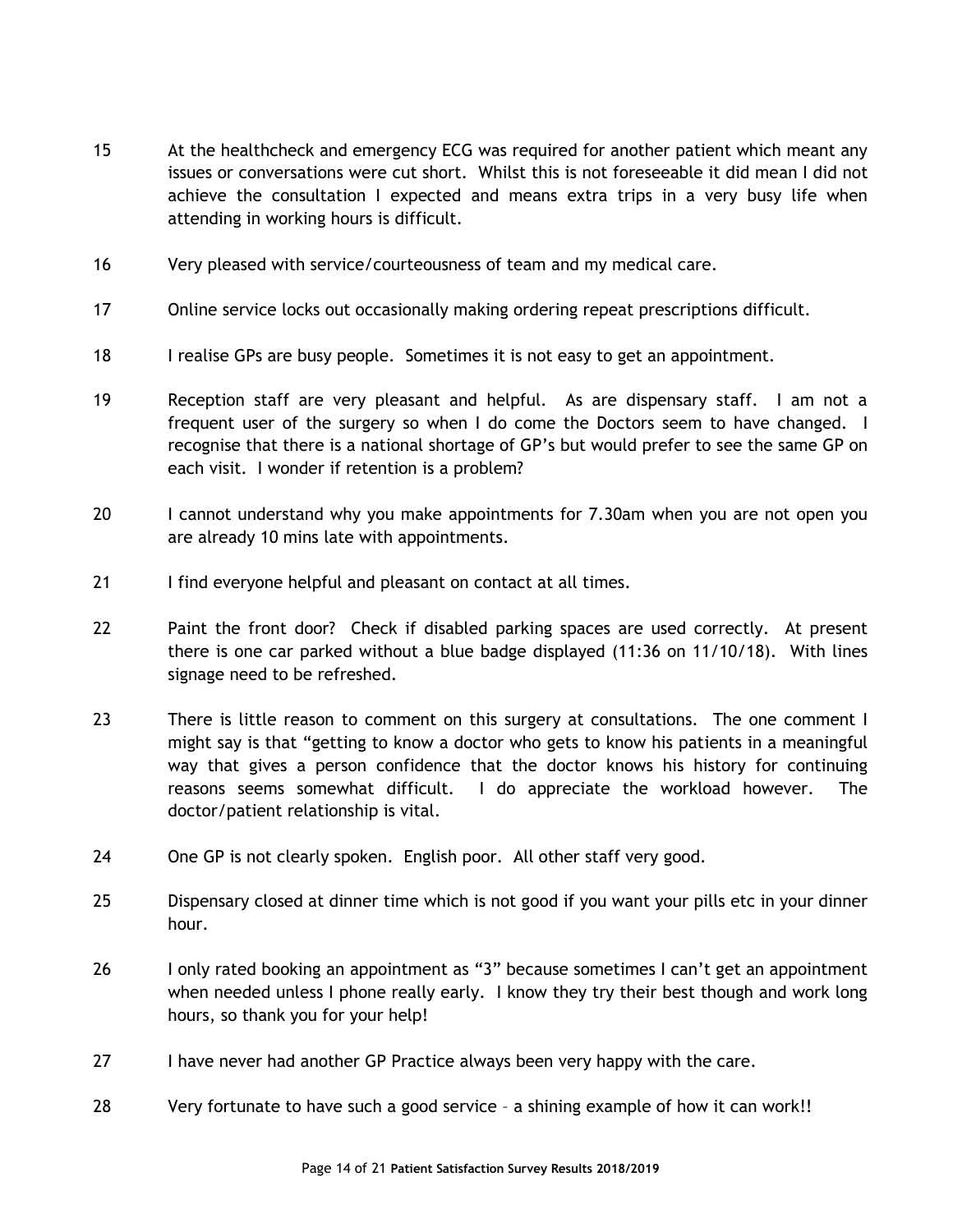- 29 Excellent surgery. Polite/friendly staff. No complaints here.
- 30 Always received the highest quality medical service. This is such a wonderful surgery we are indeed so very fortunate.
- 31 I want to say what an excellent responsive I received today 30/11/18. Within an hour of asking for an urgent appointment I was seen and treated. I have always had the utmost respect and realise how fortunate I am to be with this practice. You all go above and beyond what's expected. In these difficult times for the NHS I'm so thankful people still care. Thank you.
- 32 Very good service and good staff. But we really could do with a dentist.
- 33 No problems,  $1^{st}$  class service from doctors nurses and reception staff A1<sup>\*</sup>.
- 34 Great practice, great staff. Very happy with the care we received. Keep up the good work!
- 35 I am more than happy with the service received. Especially the treatment husband receives. Thank you.
- 36 This is a very caring efficient practice in all depts.
- 37 Super service.
- 38 Dispensary times maybe is not 100% transparent to patients e.g. I have driven here to find it closed – I have rang up to find it closed, so now I tend to have to go on line to check its open. OK not a big issue but nevertheless I've just found inconvenient and wasted time. Am loving the new appointments system – beats open surgery and wasting up to 2 hours to see doc. Staff excellent.
- 39 The service given by all the staff is excellent, we are so very lucky to have this surgery to cater for all our needs.
- 40 100% happy.
- 41 Excellent service.
- 42 It would be good if we could get our medication here as well as our prescriptions.
- 43 No improvements I feel necessary, staff are welcoming and friendly. Excellent work by All!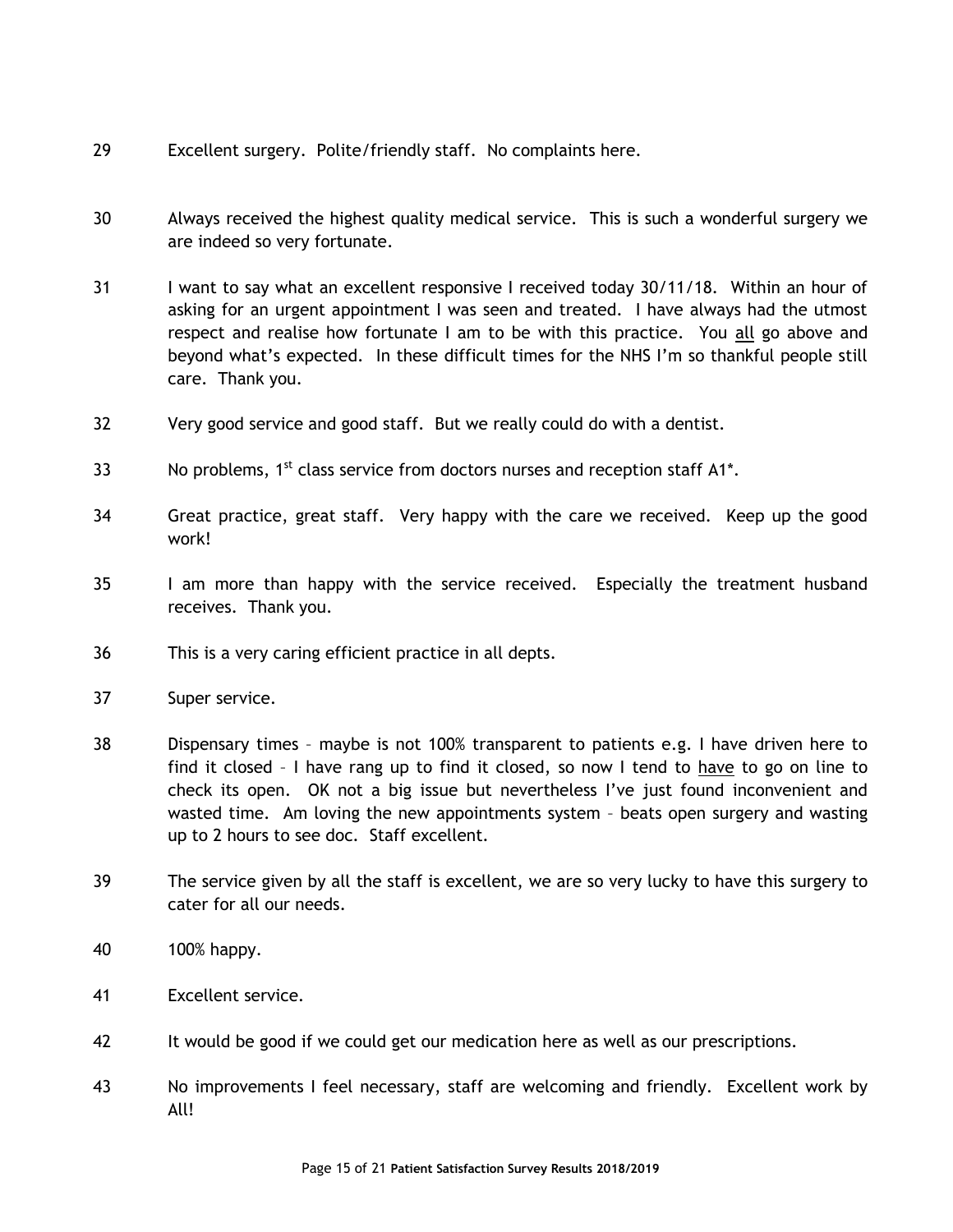- 44 Overall I find the Practice, well run and professional, the only issue I have is with my tablets changing colour, makes and shapes each month which makes me feel these are being swapped for cheaper alternatives, if I was old or confused the constant changing of the tablets with colours and shapes could cause confusion which could be quite risky to someone's health.
- 45 The questions I haven't answered were N/A. I have been a patient for 30 years at Ingham Practice and I have always received the utmost care and am very happy with the staff and services.
- 46 Both my husband and I are very happy with the service provided by Ingham Surgery. Everyone is professional, friendly and helpful. Keep up the good work. The new open surgery system is much better.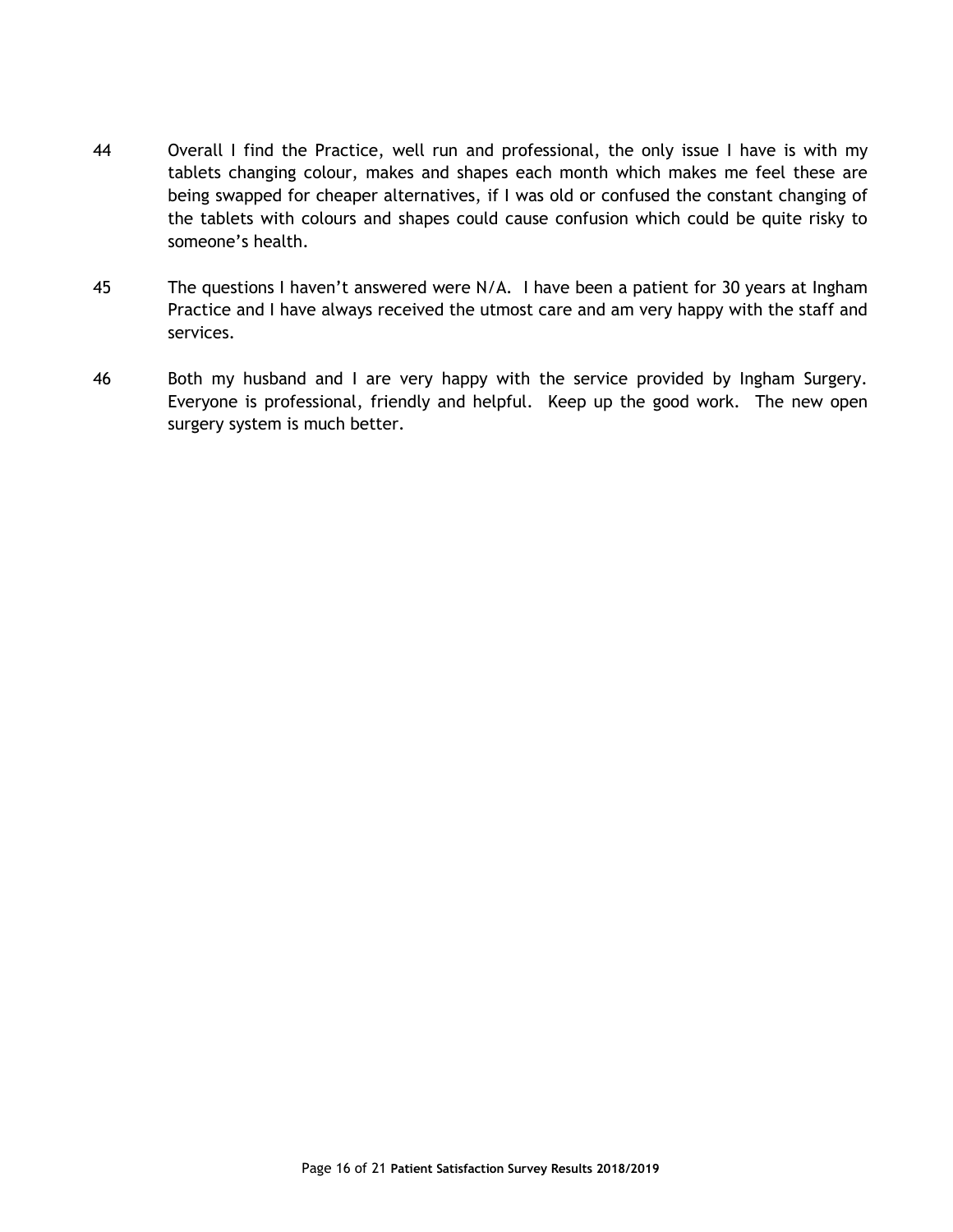Appendix A

#### **Patient Satisfaction Survey 2018/19**

#### **Methodology**

Following agreement of members of the Ingham Patient Participation Group (IPPG), the Practice undertook a patient survey for the year 2018-2019 during one week of the months of October and November, using the following approach:

- A new questionnaire was discussed and agreed by all members of the IPPG and the Practice team. It was agreed that the number of patient surveys for this year is 150 questionnaires handed out to patients opportunistically.
- The survey was handed out to patients on arrival by all receptionists during the week commencing 8 October and 5 November 2018 (75 questionnaires each week). The patients were asked to complete all questions after their consultation and on-site if possible. Patients were provided with an envelope in which to seal their completed survey.
- A cardboard box was placed on the reception desk for patients to place their sealed envelopes in.
- The Practice list size is between 3,000 and 4,000 patients. Therefore, the number of questionnaires recommended is 130. However, the Practice carried out 150 questionnaires. The minimum number for completed questionnaires should be at least 80 which is approximately 2% of our Practice population.
- All the questionnaires were handed out to patients on arrival on an ad hoc basis as explained above.
- The box was emptied at the end of each day and the completed surveys were given to Kathryn.
- All sealed envelopes were opened by Kathryn and Mai and the results were collated. A draft document was prepared for analysis at the IPPG meeting on 21 January 2019.
- After the initial discussion of the draft survey the final survey report will be agreed with the IPPG group and an action plan will be produced to implement any changes if necessary.

The results of this survey will be uploaded to the Ingham Practice's website before 31 March 2019 and displayed in the waiting room.

The survey is no longer a requirement of the Practice to carry out. However, it was decided by the Practice and the Group combined, that it is good practice to continue with a patient survey. It is important for the Practice to have feedback from patients which in turn supports the Practice to implement any changes and improve services.

The Practice is mindful of patients' needs and endeavours to meet their expectations. The survey gives patients an opportunity to raise any issues and make suggestions.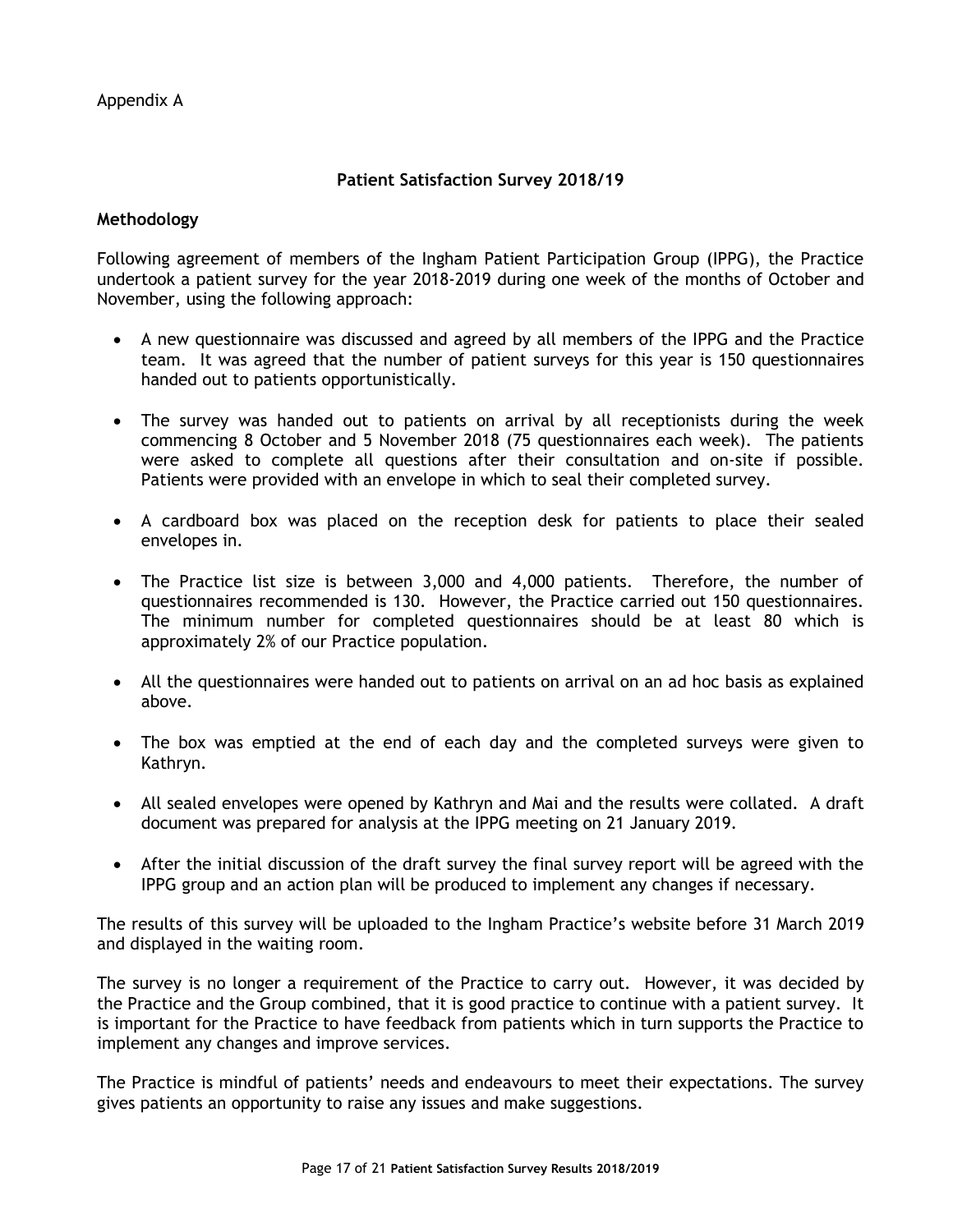#### Appendix B



Dr M M Sultan The Ingham Practice, Lincoln Road, Ingham, LINCOLN LN1 2XF Telephone: (01522) 730269 Fax: (01522) 730192 www.theinghampractice.co.uk

Dear Patient

#### **The Ingham Practice Annual Patient Survey 2018/2019**

Following the ongoing work and support of the Ingham Practice Patient Group (IPPG) combined with the Practice Team the survey below was agreed for the year 2018-2019.

This survey's format was agreed by the IPPG and the Practice. The aim of the survey is to gain the views of our patients regarding the services we currently provide, evaluate the satisfaction and to consider patients' suggestions and make changes whenever possible.

The results of the survey will be analysed by the IPPG and the Practice. An action plan will be agreed to address any changes/improvements which can be made.

The agreed action plan will be discussed with the Practice Team; changes will be considered and implemented accordingly.

The final report will be available on the Practice website and copies made available in the Practice waiting room.

The Practice would be grateful if you would complete this survey by answering ALL of the following questions.

**Patients are NOT identified on the survey form and all information received will be treated anonymously.**

The Practice would like to take this opportunity to thank the IPPG for their dedication and ongoing support to ensure the Group's continuity.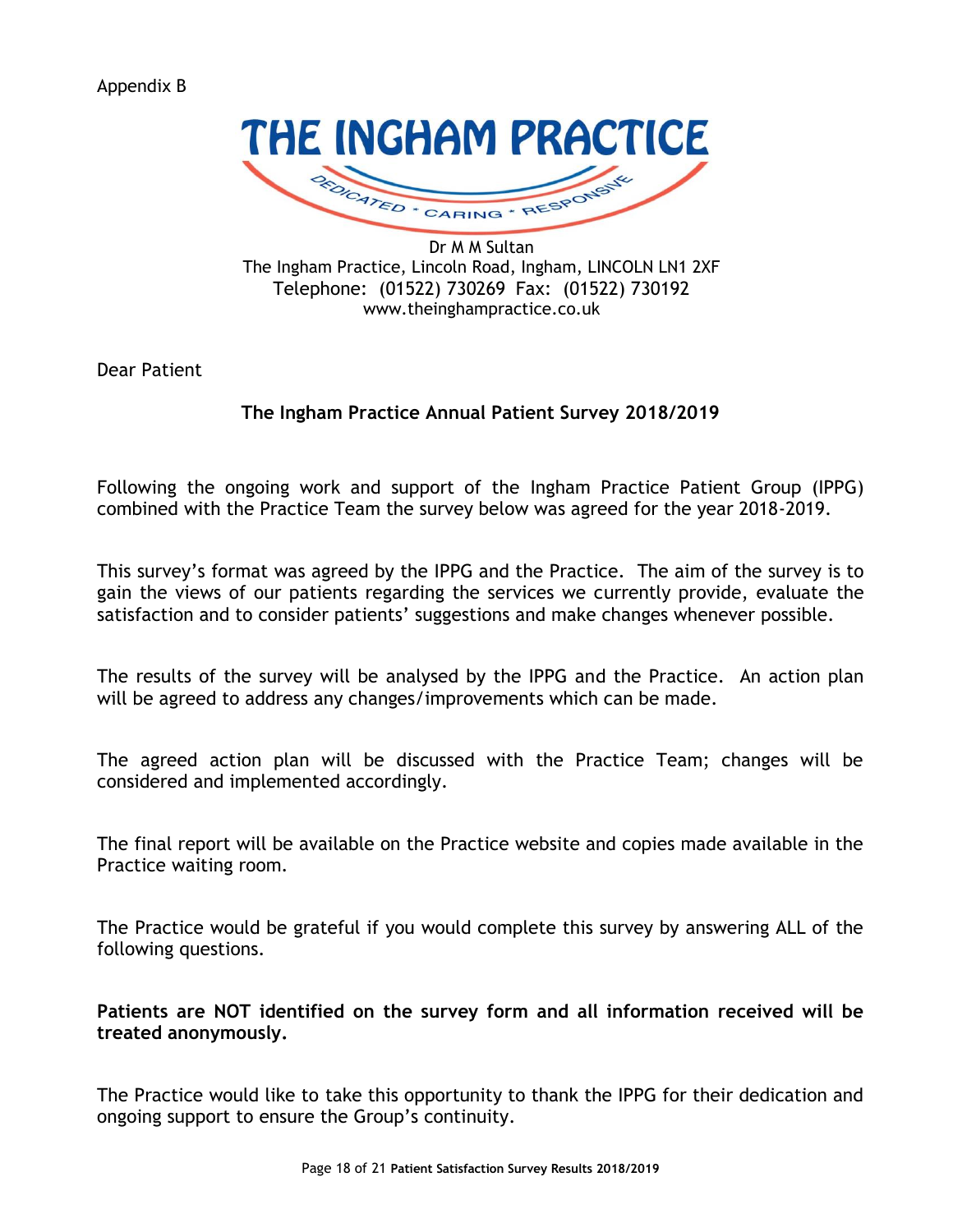**On a scale of 1 – 5** 

**5= excellent 4= very good 3= good 2= average 1= poor**

**Please rate the following questions by circling your answer. Please also circle if Not Applicable (N/A).**

Your response to the following questions will provide us with general information about the range of patients who have participated in this survey. Be assured, no one at the Practice will be able to identify your personal responses.

#### **Please tick as appropriate.**

How old are you, in years?

| Are you! | Female |  | Male |  |  |
|----------|--------|--|------|--|--|
|----------|--------|--|------|--|--|

| How many years have<br>you been attending<br>this practice? | Less than 5 years $\Box$ | 5-10 years $\Box$ | More than 10 years $\square$ |
|-------------------------------------------------------------|--------------------------|-------------------|------------------------------|
|                                                             |                          |                   |                              |

#### At your most recent visit to the Practice:

1. Was the service you received at the Practice professional?

| GP                    |   | $\mathcal{P}$ | 4 | 5 | N/A |
|-----------------------|---|---------------|---|---|-----|
| <b>Practice Nurse</b> |   | $\mathcal{P}$ | 4 | 5 | N/A |
| Reception             | и | ົາ            | 4 | 5 | N/A |
| Dispensary            |   | $\mathcal{D}$ | 4 | 5 | N/A |
| Admin Team            |   | $\mathcal{D}$ | 4 | 5 | N/A |

#### 2. Were you happy with the care given during your consultation?

|                       |  | $\mathcal{P}$                                                            | ∽<br>$\sim$ $\sim$ | 4 | 5<br>  |  |
|-----------------------|--|--------------------------------------------------------------------------|--------------------|---|--------|--|
| <b>Practice Nurse</b> |  | $\begin{array}{c ccccccccccccccccccccc}\n1 & 2 & 3 & 4 & 4\n\end{array}$ |                    |   | 5<br>ی |  |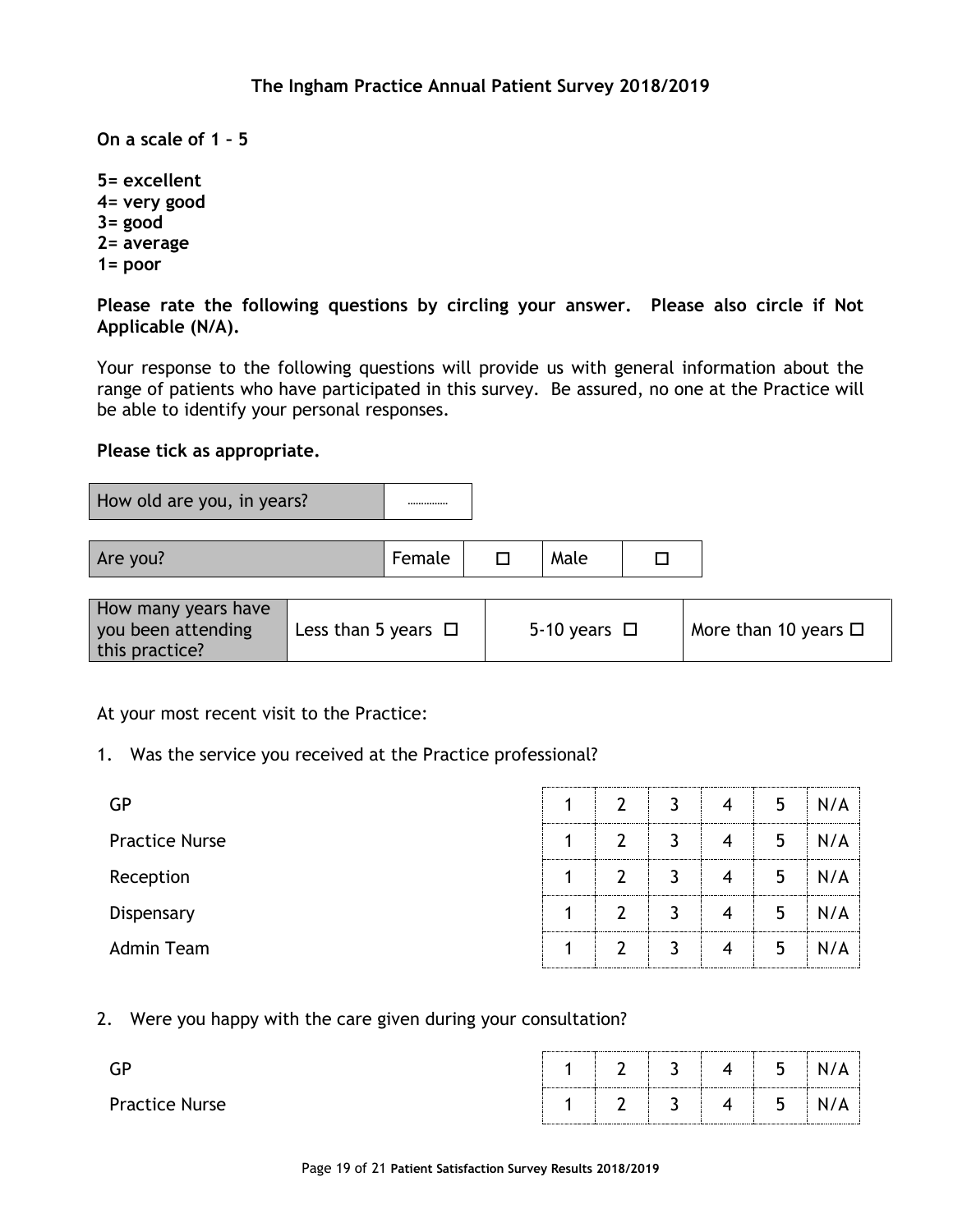#### 3. Has the service provided by the Practice met with your expectations?

| <b>Practice Facilities</b> |  | $\mathbf 4$              | 5 <sup>5</sup> |     |
|----------------------------|--|--------------------------|----------------|-----|
| <b>Opening Times</b>       |  | $\overline{4}$           | 5 <sup>5</sup> | N/A |
| Booking an appointment     |  | $\overline{\mathcal{A}}$ | 5              |     |

#### 4. Was the service provided by the Dispensary convenient?

| Ordering repeat prescription(s) |  |  | 5 |     |
|---------------------------------|--|--|---|-----|
| Collection of prescription(s)   |  |  | 5 | N/A |
| Dispensary service overall      |  |  | ל | N/A |

5. Have you used the Practice's on-line services recently? Yes  $\Box$  /No  $\Box$ 

If yes, please rate the on-line service below.

| Booking/cancelling appointments on-line |  |  | h |  |
|-----------------------------------------|--|--|---|--|
| Ordering repeat prescription(s)         |  |  |   |  |

6. Have you used the Practice's check-in screen?  $Yes \Box$  /No  $\Box$ 

If yes, please rate how easy it was to sign in via the check-in screen.

| The use of the check-in screen. |  |  |  |  |  |  |  | n. |  |
|---------------------------------|--|--|--|--|--|--|--|----|--|
|---------------------------------|--|--|--|--|--|--|--|----|--|

7. We would like you to think about your recent experience of our service and indicate below how likely are you to recommend our Practice to friends and family if they needed similar care or treatment?

Please circle the appropriate statement below.